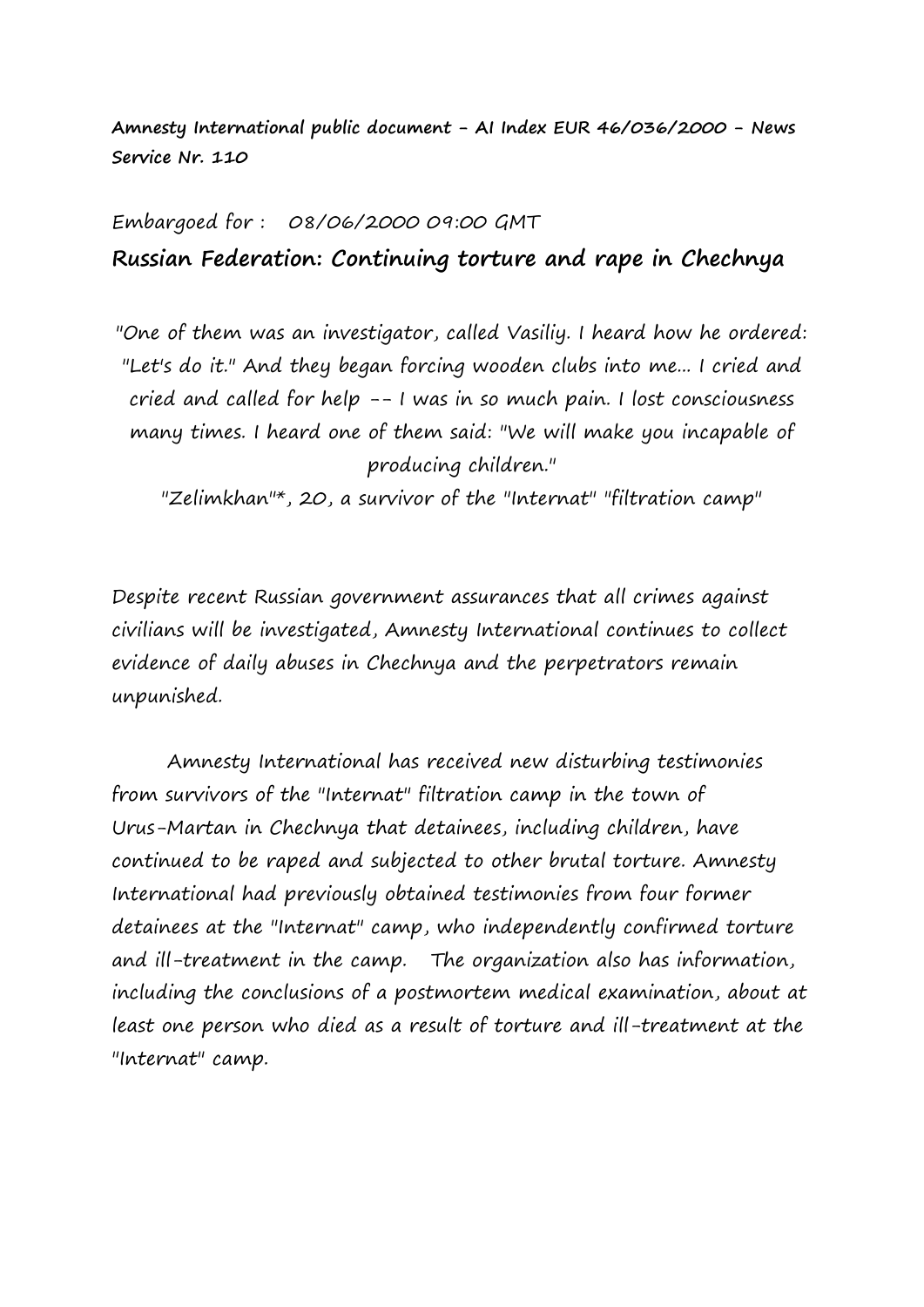Amnesty International's field researcher recently interviewed two victims in Ingushetia, who were held in the "Internat" between 6 May and 13 May 2000.

Twenty-year-old "Zelimkhan" was detained on 6 May at his parents' house in Urus-Martan by a group of about 15 Russian federal forces officers, allegedly members of the special detachments (OMON) from the Russian city of Penza. He was taken to the outskirts of Komsomolskoye village, ordered to take his clothes off, handcuffed and forced onto his knees in front of a hole in the ground, three metres deep and five to six metres wide.

"Zelimkhan" was beaten with clubs for about two hours by four OMON officers while the rest of the group were watching and laughing. He was asked to sign a confession stating he was a Chechen fighter and that he took part in the fighting around Komsomolskoye. They threatened to kill him and to send him to Chernokozovo camp where he would be raped by the guards. Later the same day, "Zelimkhan" was taken to the "Internat" camp.

In the "Internat" he was brutally gang-raped by four or five OMON officers. "Zelimkhan" was blindfolded and handcuffed and ordered to lay on a table face down before being raped with wooden clubs and the butt of machine-guns. He was also repeatedly kicked in the area of the genitals while asked to stand naked by a wall. "Zelimkhan" said the officers also squeezed his genitals, repeatedly saying they would make him handicapped and incapable of producing children. The rape and beatings continued for two hours. He was questioned by Vasiliy, the investigator who had ordered the rape, and asked to sign a confession that he was a Chechen fighter, which he refused.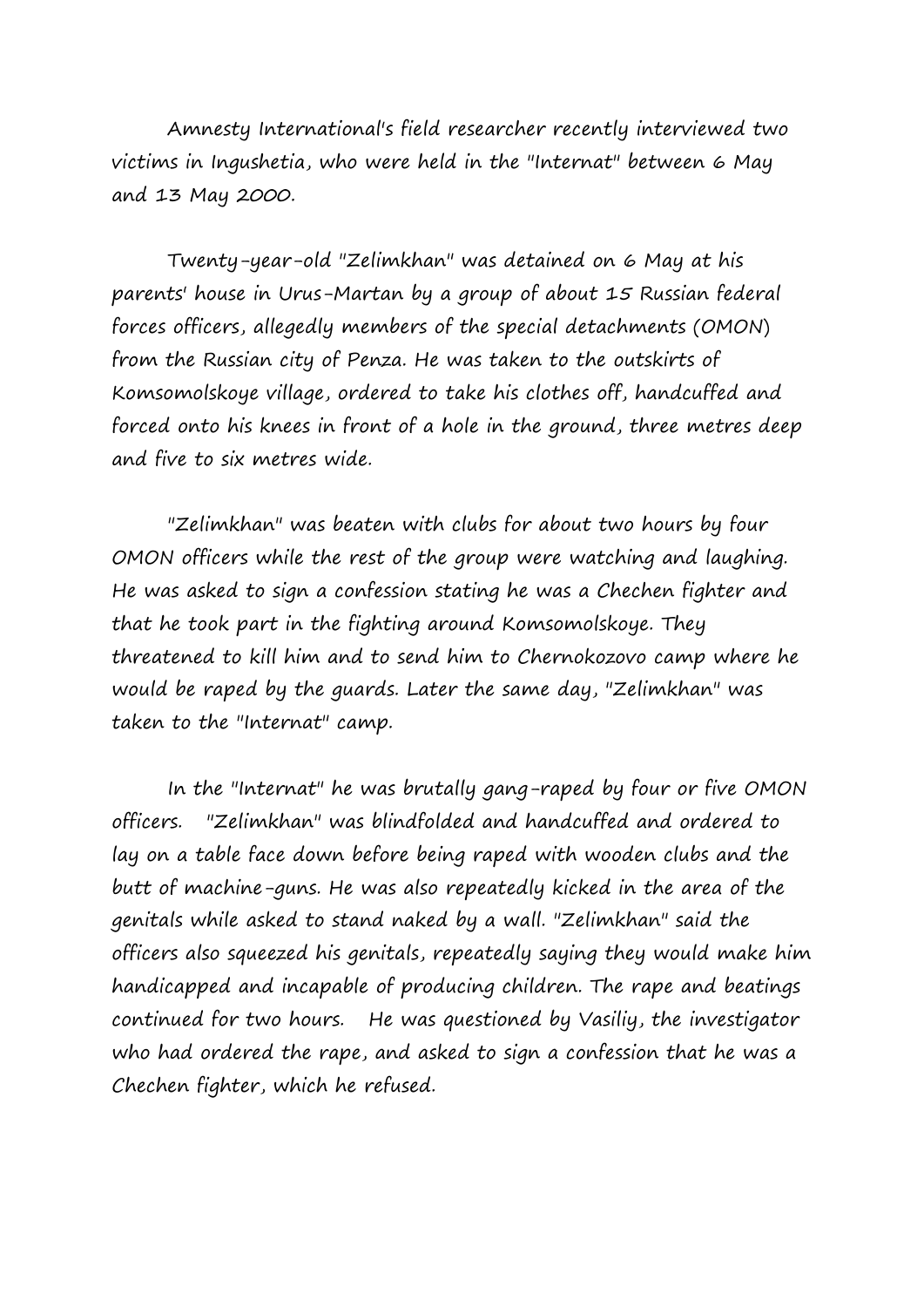"Zelimkhan" was severely beaten and tortured several times each day during his detention, with the exception of 9 May when no detainees were beaten because the quards were celebrating the national holiday -the Victory over Fascism Day.

"Zelimkhan" also told Amnesty International about one of his cell mates, Rustam Gandarov from Urus-Martan who was subjected to electric shocks and beaten by the guards for seven hours without a break. Rustam Gandarov was being held in the "Internat" for a third time. The previous time he was reportedly released after his relatives paid \$3,500. He was subsequently detained twice again.

"Zelimkhan" also told Amnesty International that detainees in the "Internat" have their ears pierced with sharp nails. One of his cell mates, 20-year-old Beslan Satabayev, had his ears pierced with nails. He was also handcuffed and suspended from the ceiling while being beaten all over his body. Beslan Satabayev was later transferred to the camp in Chernokozovo.

Children were also tortured and ill-treated in the "Internat". "Zelimkhan" witnessed how 15-year-old Timur, a student at School No. 4 in Urus-Martan, was severely beaten by the guards and a number of his ribs were broken. Timur was apparently detained together with his uncle, who was suspected of being a Chechen fighter. The guards beat Timur repeatedly during his eight days in detention in order to force him to confess that his uncle was a fighter. Eventually Timur was released when the family paid \$700 to the guards.

"Zelimkhan" was released on 13 May for the sum of \$300 after being forced by the "Internat" authorities to sign a document claiming that he had not been subjected to ill-treatment and had been treated humanely. After his release he was immediately hospitalized at the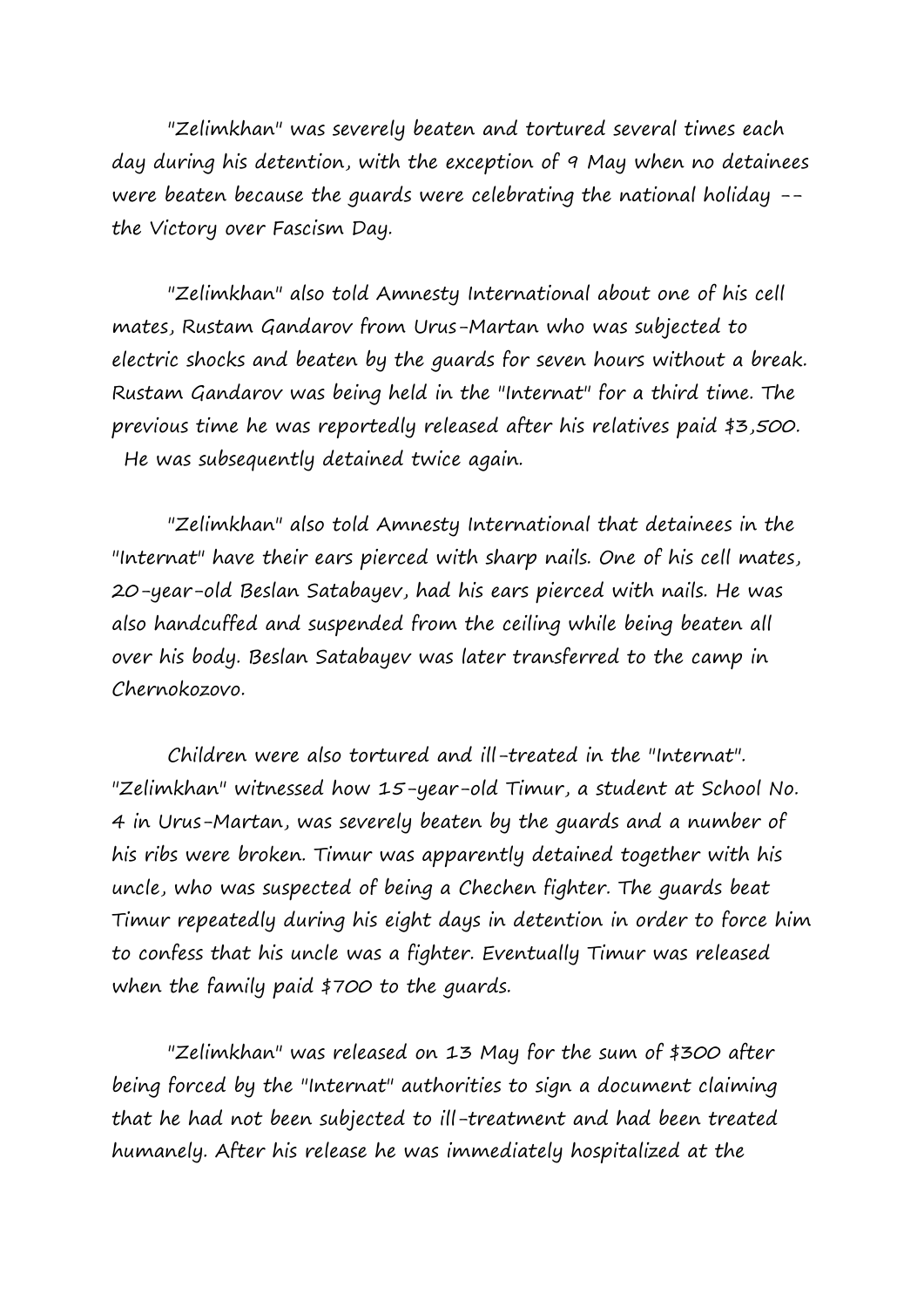hospital in Urus-Martan in a serious condition. In a statement the doctors treating him concluded that he had sustained numerous bruises and haematomas in the area of his ribs and chest and in the area of his kidneys, and that he needed treatment by a urologist because of an inflamation and infection in the genitals.

Forty-year-old "Nurdy", and his neighbours "Dzhamal" and Maksim (an ethnic Russian man who was helping "Dzhamal" with farming), were arrested on 6 May at home in Urus-Martan on suspicion of participating in hostage-taking. All three were taken to the "Internat" and repeatedly tortured and beaten by the guards in an attempt to force them to confess to being Chechen fighters and involved in hostage-taking.

When Maksim told the guards that he was not a hostage they beat him. Because he was not a Chechen, the guards left him to sleep in the corridor outside the cells and used him to clean the camp.

"Nurdy" told Amnesty International that on arrival at the camp he was beaten by a group of about 15 officers. He was also subjected to a torture method known in Russia as "envelope" (konvert), in which the victim's legs are pulled up to his head and secured while his hands are handcuffed behind his back. "Zelimkhan" told Amnesty International that he witnessed the beatings of "Nurdy" through a small hole in his cell door. He saw how the officers repeatedly dragged "Nurdy" up by his arms and pushed him with force against the wall. "Nurdy" said he lost consciousness several times.

On 7 May, "Nurdy" was beaten again to force him to sign a confession that he was a fighter. The guards threatened to kill him and cut off his ears. He refused to sign and they beat him over the fresh wounds on his back with a chair and smashed his finger under the chair by sitting on it. Following the beatings, a doctor gave "Nurdy" several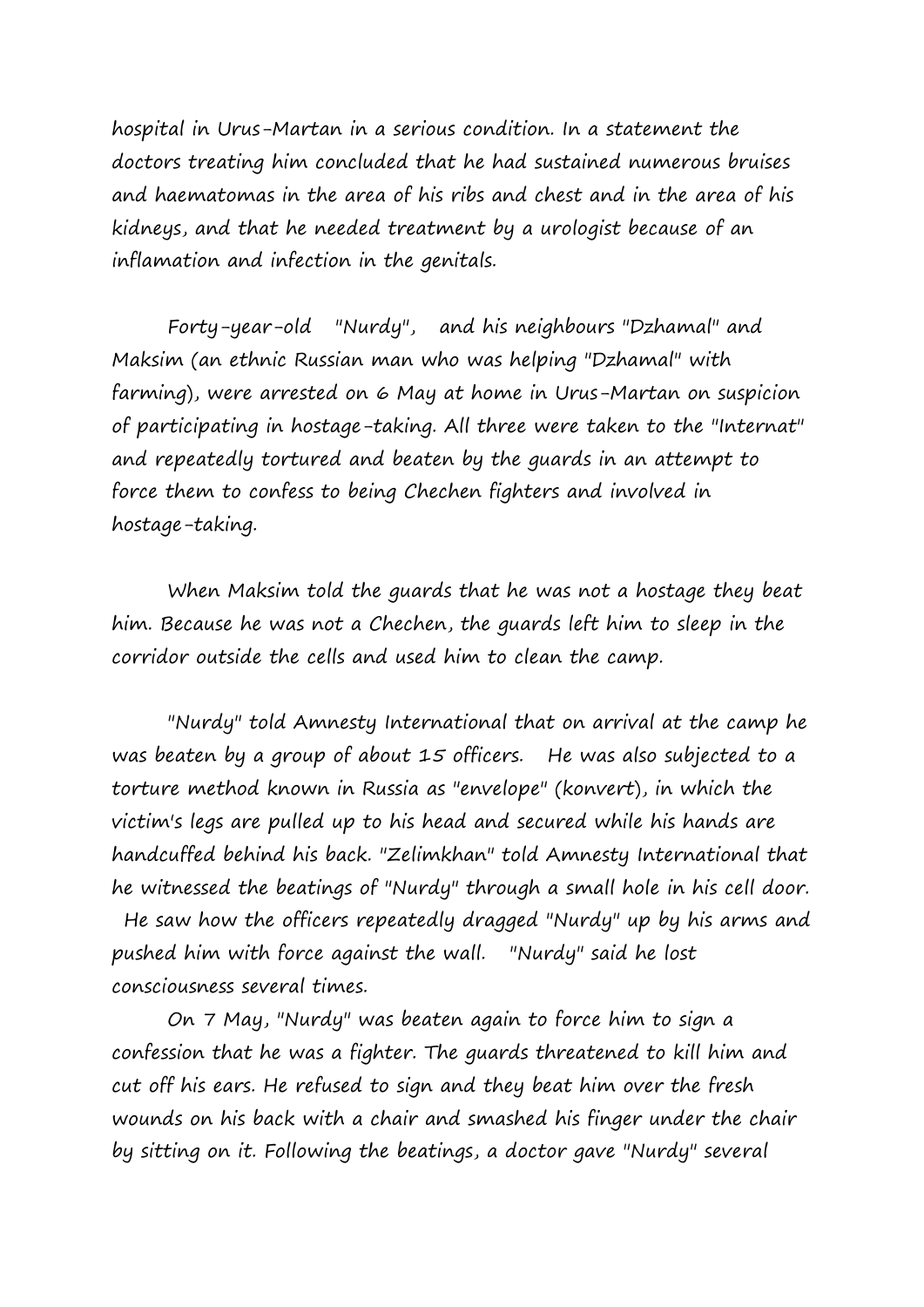shots but on 9 May his health deteriorated further and he was taken to the hospital in Urus-Martan.

"Nurdy" told Amnesty International that there were six or seven detainees in his cell and there were no beds or sanitary facility; only an empty bottle used by all detainees. "Nurdy" independently confirmed "Zelimkhan"'s reports of the use of electric shocks on detainees in the camp.

"Dzhamal" was released on 16 May and was immediately hospitalized in Urus-Martan where a medical examination concluded that he had broken ribs and bruising, haematomas and injuries in the area of the chest, head and the arms. The guards at the "Internat" asked him to take Maksim, who was also released on 16 May, away with him.

## **Background**

Russian forces are still reported to be constantly detaining people in Chechnya at checkpoints and in the territories under their control, either during so-called "cleansing operations" in newly-occupied towns or during identity checks on civilian convoys travelling from Chechnya to neighbouring Ingushetia. People are most often detained for not having proper registration and a residence permit, or on suspicion of belonging to armed Chechen groups. Women are also detained on suspicion of being related to Chechen fighters.

People detained by Russian forces are then sent to various secret "filtration camps" where they are held without access to their relatives, lawyers, or the outside world. Amnesty International has collected testimonies from survivors of "filtration camps" which confirm that detainees -- men, women and children -- are routinely and systematically tortured: they are raped, beaten with hammers and clubs, tortured with electric shocks and tear gas, their teeth are sawn and